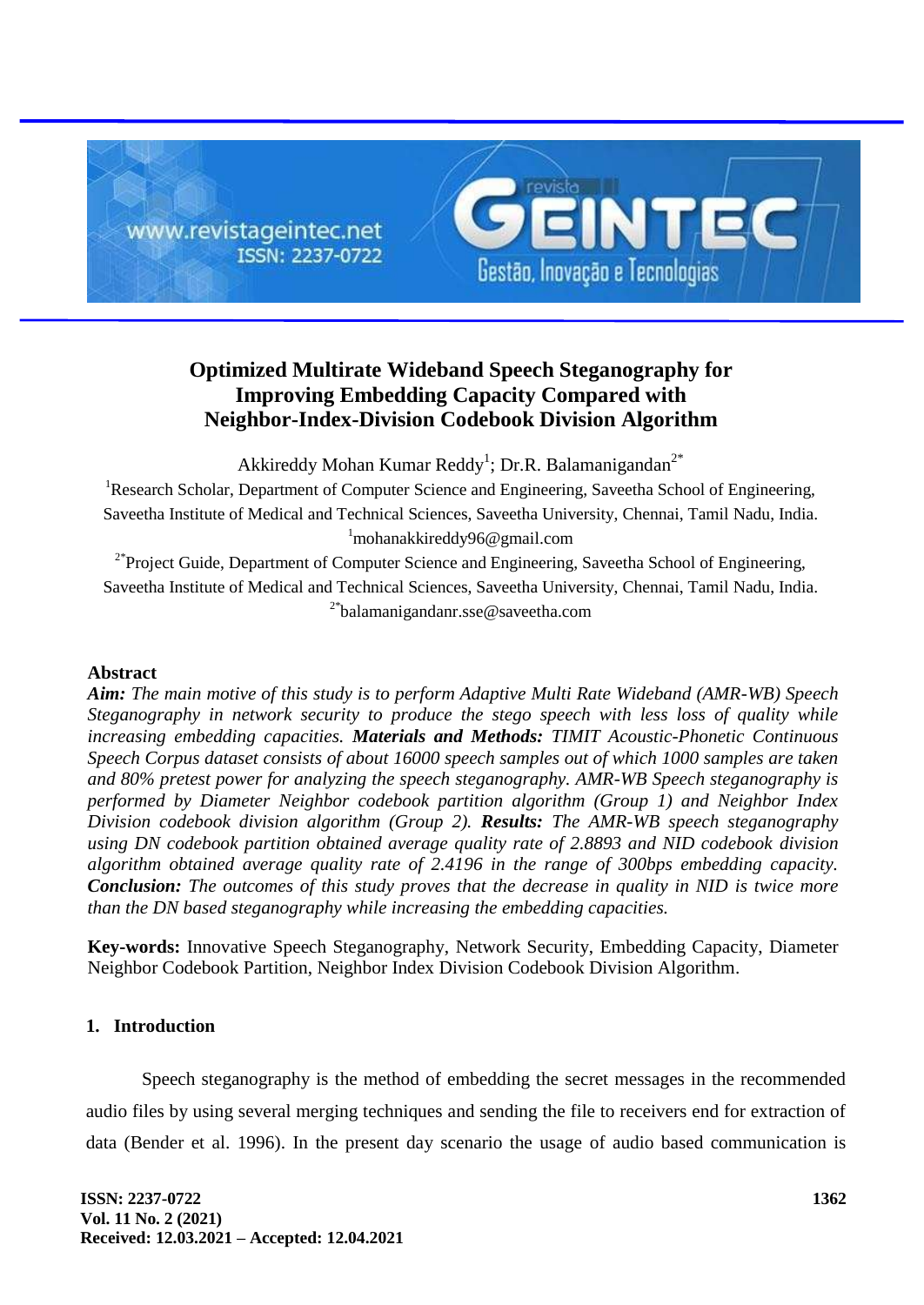increasing rapidly as the population and technology is growing. The secure transmission of data has become one of the major issues. However in network security the encryption and decryption have been mostly adapted techniques to prevent the data loss but attackers may have ability to access the ciphered data. This is where steganography comes into picture. Several implementations on audio steganography have been reported in the past few years. The main application of the AMR-WB speech steganography is in mobile handsets and covert communications where the confidential data is transmitted from sender to receiver end.

This research has explored several paper publications and research articles in which around 18 papers were found in IEEE Xplore based on audio steganography and several embedding techniques. Out of which the most cited articles are taken for this research work. Gruh et al in (Gruhl, Lu, and Bender 1996) proposed a speech steganographic method of echo hiding by the synthetic resonances in the form of closely spaced echoes. Gopalan (K. Gopalan 2003) presented a method of embedding a covert audio message into a cover file by altering one bit in each of the cover utterance samples. Gopalan et al. (Kaliappan Gopalan et al. 2003) provided two methods of secret message embedding by modifying the phase or amplitude of perceptually masked or significant regions of a host. A direct sequence spread-spectrum watermarking process with strong robustness against common audio editing procedures was proposed in (Kirovski and Malvar 2003). Based on segmental SNR analysis (Gruhl, Lu, and Bender 1996) of changing the encoded bits, Liu et al. (L. Liu et al. 2008) has taken the least important bits to embed secret messages in G.729 speech. In (Xu and Yang 2009), a simple and effective steganographic approach, which may be applied to 5.3 Kbps G.723.1 speech, was presented on analyzing the redundancy of code parameters, and augmented identity matrix was utilized to lower the distortion of cover audio. Similarly, by calculating speech quality on each encoded bit out of 244 bits using perceptual evaluation of audio quality (PESQ) criterion, a data hiding method to embedding data in enhanced full rate (EFR) compressed audio bitstream is proposed in (Shahbazi, Rezaie, and Shahbazi 2010). In addition, Nishimura (Nishimura 2009) proposed three methods of securing data in the pitch delay data of the AMR speech. Based on complementary neighbor vertices codebook division algorithm (CNV), Xiao et al. (Xiao, Huang, and Tang 2008) proposed an approach to hiding information in compressed speech by using quantization index modulation (QIM).

Previously our team has a rich experience in working on various research projects across multiple disciplines (Sathish and Karthick 2020; Varghese, Ramesh, and Veeraiyan 2019; S. R. Samuel, Acharya, and Rao 2020; Venu, Raju, and Subramani 2019; M. S. Samuel et al. 2019; Venu,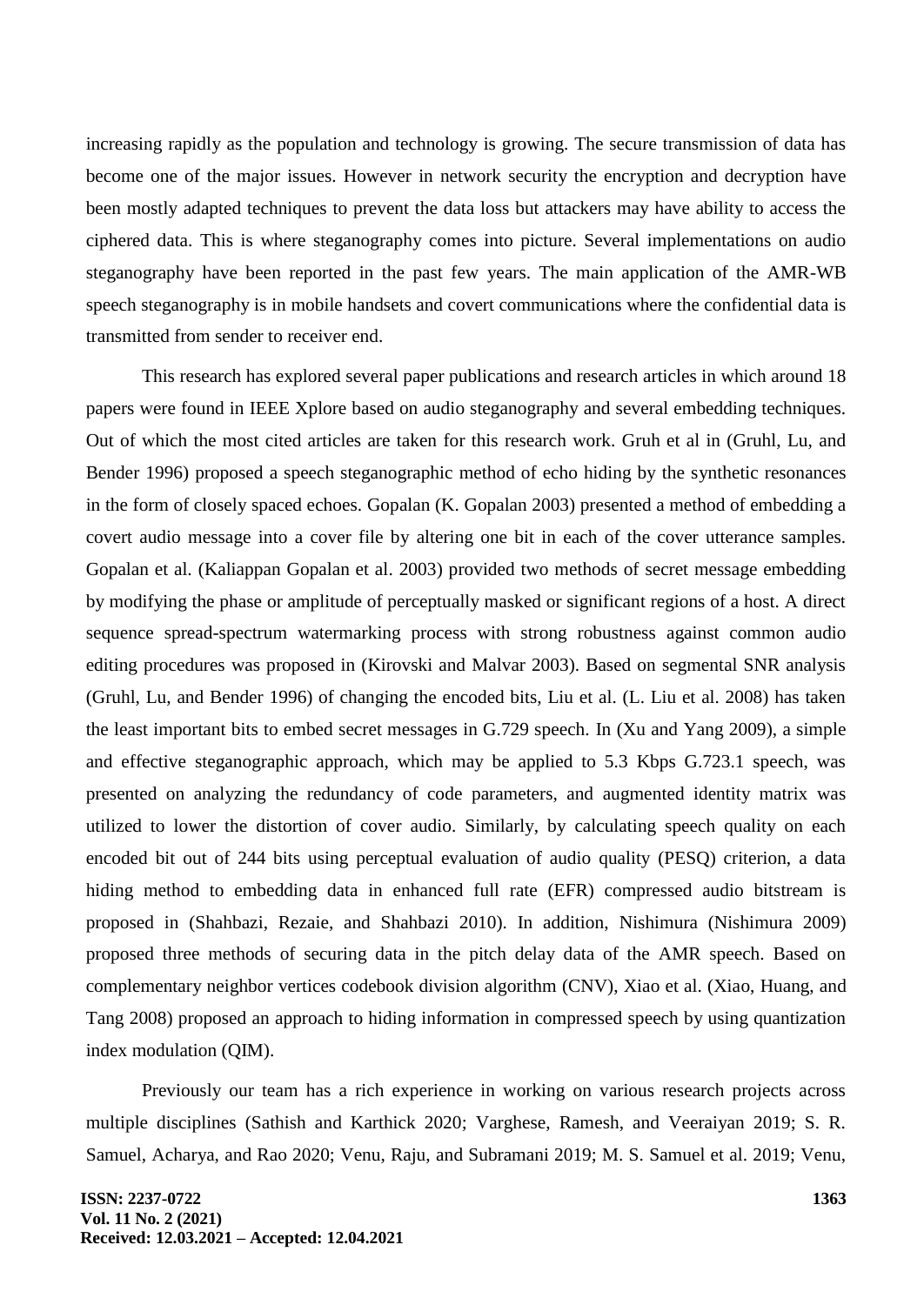Subramani, and Raju 2019; Mehta et al. 2019; Sharma et al. 2019; Malli Sureshbabu et al. 2019; Krishnaswamy et al. 2020; Muthukrishnan et al. 2020; Gheena and Ezhilarasan 2019; Vignesh et al. 2019; Ke et al. 2019; Vijayakumar Jain et al. 2019; Jose, Ajitha, and Subbaiyan 2020). Now the growing trend in this area motivated us to pursue this project.

Based on the literature survey, the most of the PESQ scores for increasing embedding capacities in various coding modes are less. It was expertised in this domain and has chosen the above research problem and addressed it by means of using the Diameter neighbor codebook partition algorithm. The proposed method is performed to produce the least loss of speech quality while the embedding capacities are increasing by using AMR-WB speech steganography.

#### **2. Materials and Methods**

The experimental study setup for the proposed system is held in Saveetha University. Two groups are considered for this study. First group is the DN codebook partition algorithm and the second group is the NID codebook division algorithm (J. Liu et al. 2016). The 4 average samples each for two groups and a total of 8 samples are considered for statistical analysis in the SPSS tool with 95% confidence and 80% pretest power.

## **Audio Database**

The dataset TIMIT Acoustic-Phonetic Continuous Speech Corpus is downloaded from a public domain Linguistic Data Consortium https://catalog.ldc.upenn.edu/LDC93S1. This dataset contains broadband recordings of 630 speakers of eight major dialects of American english, each reading 10 phonetically rich sentences. The total of a 1000 samples are taken from this database. All audio files are modified into AMR-WB format using standard codec and used for speech steganography.

The statistical analysis is conducted using IBM SPSS V26.0 tool. SPSS is an application package for Social Sciences used for calculating statistical calculations such as mean, standard deviation, significance and also used to plot the graphs. The independent variables are speech size and speech type. Dependent variable is embedding capacity. In SPSS 10 samples are considered for statistical analysis and the group ids for DN and NID are taken as 1 and 2.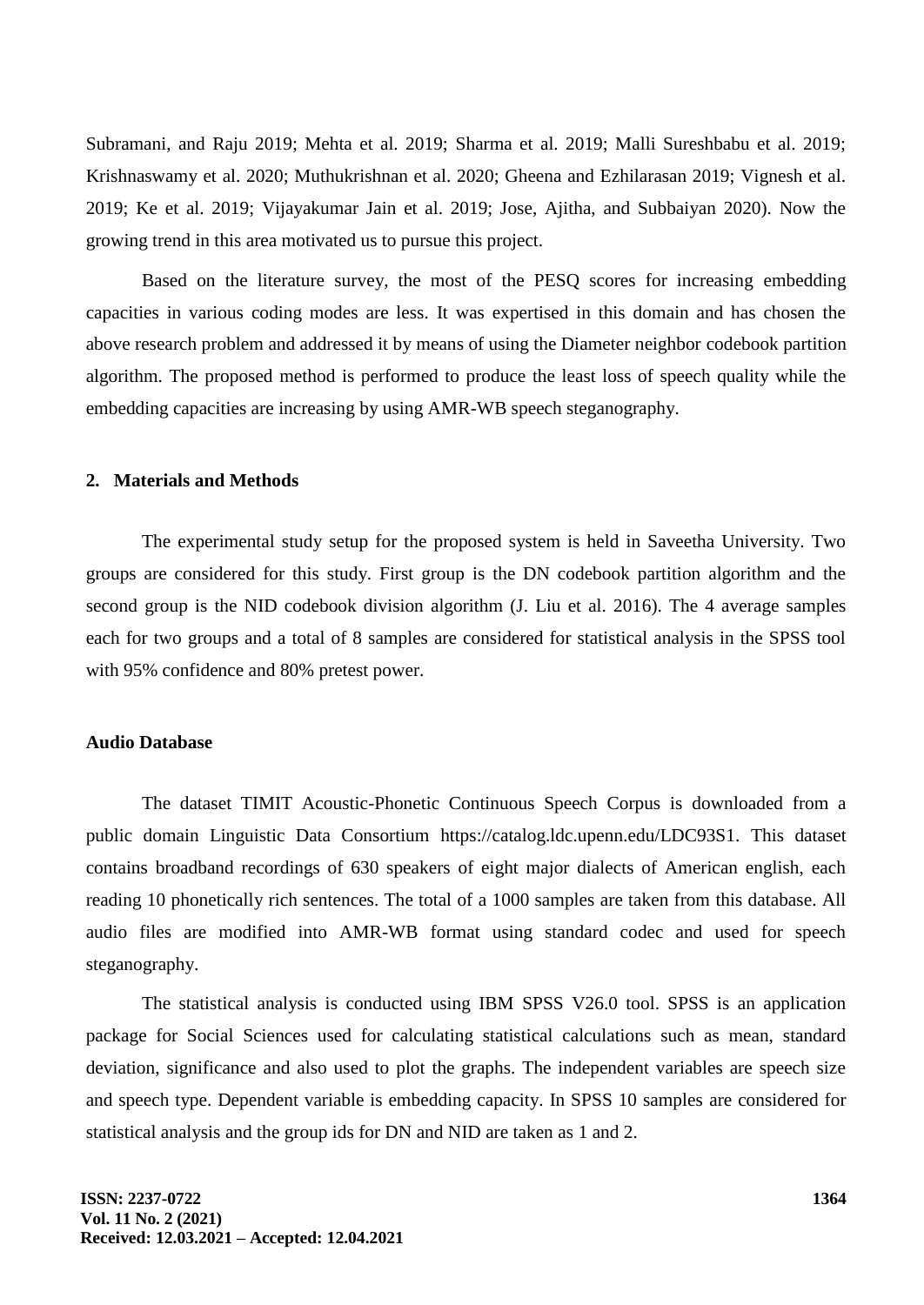## **AMR-WB Codec**

The AMR-WB speech codec is standardized by 3rd Generation Partnership Project and used as the standard G.722.2 by ITU-T in 2002 where the improved speech quality of audio files is obtained by using AMR-WB codec. At the bit rates between 6.6 kbit/s to 23.85 kbit/s, the incoming audio signal is divided into a 20ms frame length with 16 kHz rate. This frame contains a linear prediction analysis (LPA) and the LP coefficients are modified in to immittance spectrum pairs (ISP) coefficients. The ISP coefficients are considered and then modified into frequency domain (ISF) for quantization. Except for mode 0 (6.6 kbit/s), the ISF coefficients are quantized using two-stage vector quantization with split-by-2 in first stage and split-by-5 in the second stage.128 codewords are present in second, third codebooks, and the ISF indices of the codewords in these codebooks are used to embed secret messages in the audio files. At the receiver end the decode is used to parse the transmitted indices received from bitstream and then decoded to obtain the code parameters for every transmitted frame, such as the ISP vector, the 4 fractional pitch lags, the 4 LTP filtering parameters, the 4 innovative code vectors, and the 4 sets of vector quantized pitch and innovative gains. By analysing these received ISF indices, which may have been changed because of secret message embedding, the receiver can retrieve and extract the embedded secret message.

#### **Neighbor Index Division Algorithm**

The codewords in a codebook can be divided into sub codebooks based on their indices instead of the Euclidean distance because these codewords are close together. This process involves following steps:

- 1. An integer  $k$  is selected for embedding capacity and label the *i*th codeword with digit  $(i - 1)$  mod k, respectively.
- 2. All the codewords with same label into a sub codebook are collected and  $k$  different subcodebooks are produced. The binary secret message is modified into  $k$ -ary digits denoted by  $m ( m \in \{0, 1, ..., k-1 \}).$
- 3. The codeword connected to the quantization index belonged to the subcodebook where label differs with the  $k$ -ary digit  $m$  to be embedded, then this index modified with that of the closest codeword in the corresponding subcodebook  $m$ .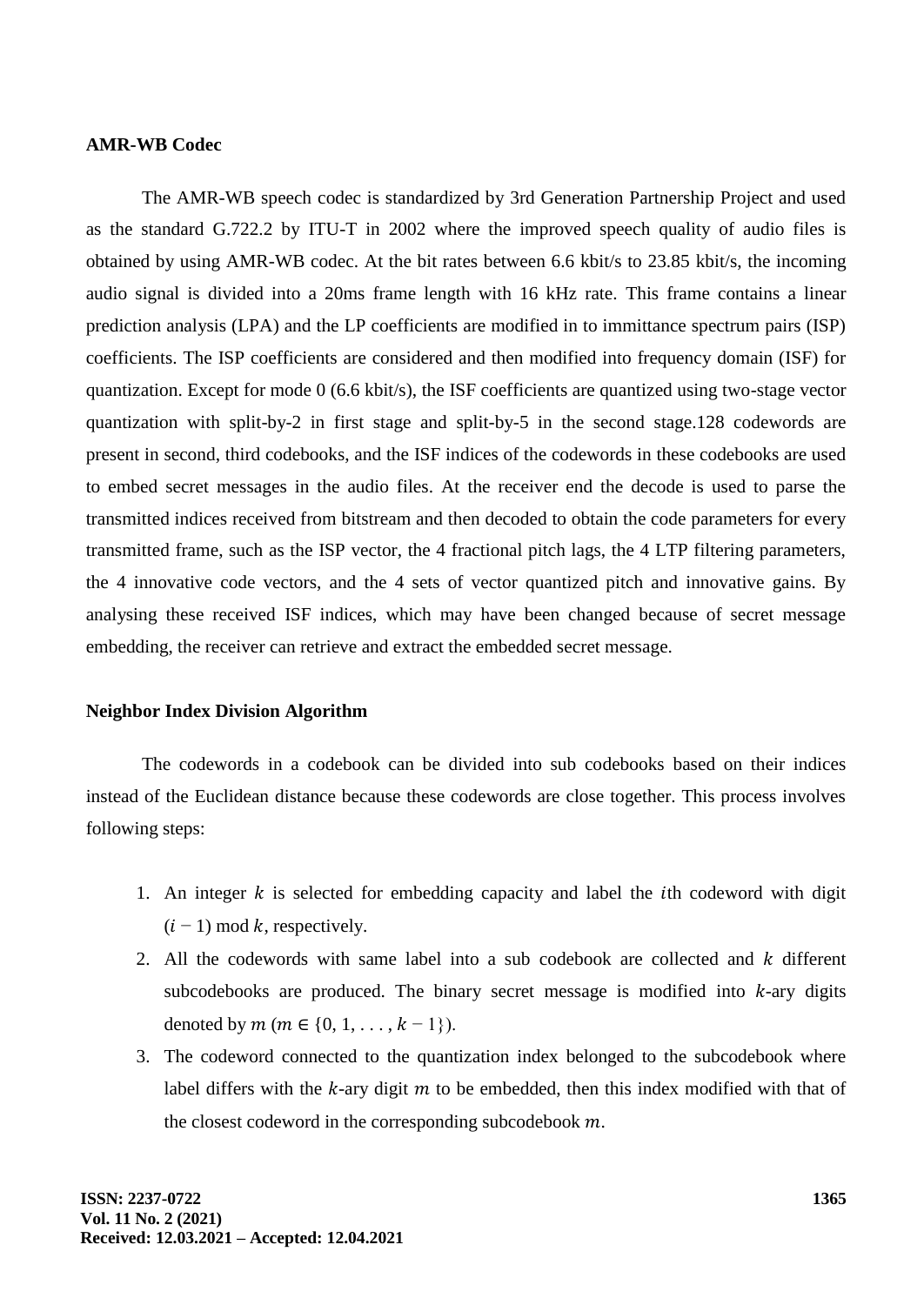This speech steganography using NID is an information hiding process based on neighbor-index codebook partition, where the number of subcode books  $k$  embedding capacities can be modified with closest codeword. 34% of the neighbor-index codewords pairs regarded as the pairs of neighbor-vertex codewords. The mean distance between neighbor-index codewords is apparently higher than that of neighbor-vertex codewords. Therefore, the total amount of distortion produced in NID-based steganography may be a little large.

#### **Codebook Partition Method**

Secret messages can be merged into an AMR-WB speech file using the DN codebook partition. The secret message is extracted with zero errors from the stego audio file. At the same time, the decoded speech with less loss of quality is received. The proposed method contains the diameter-neighbor codebook partition algorithm (DN) with the embedding and extraction processes carried out.

The codebook is divided into different clusters by applying the codebook partition method where codebook is regarded as multidimensional code vectors, here the codewords can be replaced with each other with zero perceptible distortion.

 $B$  - The original codebook with  $Nb$  codewords,

 $C$  -  $Nc$  codewords  $Wt$  ( $t = 1, 2, \ldots, Nc$ ).

The centroid is defined as follows:

$$
G(i) = 1/Nc \sum_{t=1}^{Nc} Wt (i)
$$
 (1)

here  $G(i)$  and  $Wt(i)$  are represented as the *i*th components of G and Wt.

The centroid G is taken as the corresponding cluster C; hence, the cluster C is taken as a vector. The resemblance in two clusters  $C1$  and  $C2$  can be calculated by the Euclidean distance between them:

$$
D(C1, C2) = \sqrt{\sum_{i=1}^{n} (G1(i) - G2(i))^2}
$$
 (2)

61 and 62 - geometric centers of the two clusters  $C1$  and  $C2$ .

 $n-$  dimension of a codeword:

 $G_1(i)$  and  $G_2(i)$  - ith components of G1 and G2.

S - cluster set.

Euclidean distance -  $Dm$  of all cluster pairs in the cluster set  $S$ , followed by:

$$
(Cp, Cq) \leq Dm \,\forall p, q = 1, 2, \dots, |S| \tag{3}
$$

**1366**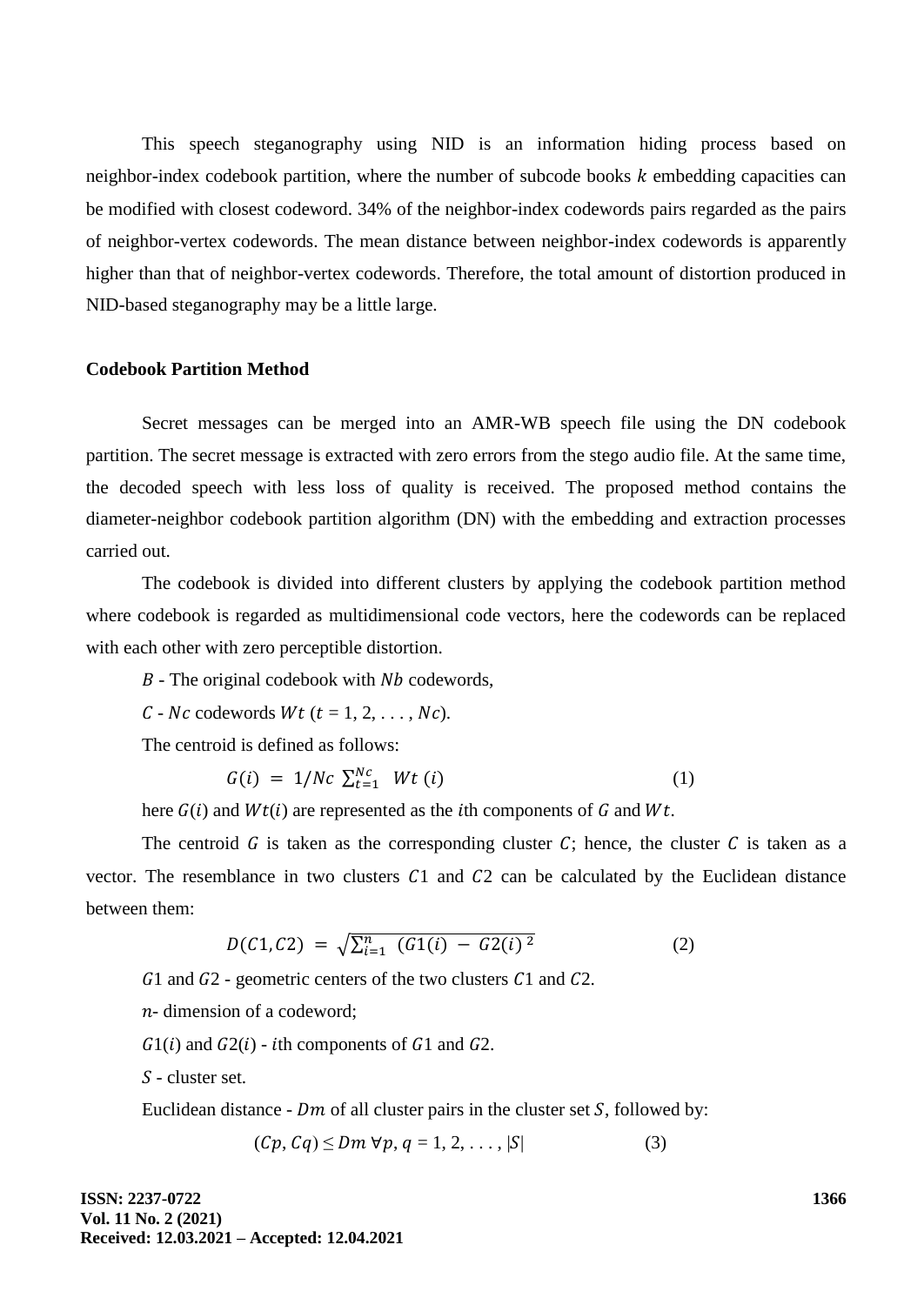$|S|$  - The number of clusters within the cluster set S.

The cluster pair having higher Euclidean distance  $Dm$  are taken as diameter cluster pair, and are denoted by (Cd1, Cd2). The neighbor of a cluster C in S is represented by  $(C, S)$ :

$$
(C, N(C, S)) \le (C, Cp) \ \forall p = 1, 2, ..., |S| \tag{4}
$$

#### **Embedding Process**

The indices regarding the codewords in the codebook are first produced by changing the adaptive multirate wideband speech in the proposed system. These ISF indices are employed to merge secret messages into the speech using a codebook partition algorithm. In General, the codewords in the cluster are interchanged within each other. Ia can be replaced by the other codewords indices within the same cluster based on the message to be embedded based on the size of the particular cluster message. Steps for embedding are listed as follows:

**Step 1:** The cluster C should be obtained in cluster set S.

**Step 2:** The total number of secret bits  $n = \lfloor \log 2N \rfloor$ .

N- Number of codewords in cluster set C.

**Step 3:** Take not embedded bits as m.

 $Ia$  is replaced with  $Ib$ .

**Step 4:** Redo the above 3 steps until all the secret bits are embedded in speech.

#### **Extracting Procedure**

Once the receiver obtains the encoded AMR-WB stego speech, the message is extracted. The Message extraction process includes below steps:

**Step 1:** Cluster set C in S is obtained. **Step 2:** The total number of secret bits is computed by  $n = |log2N|$ . **Step 3:** Then bits are added to the secret message bit sequence. **Step 4:** Redo the above 3 steps until all the secret bits are extracted.

**ISSN: 2237-0722 Vol. 11 No. 2 (2021) Received: 12.03.2021 – Accepted: 12.04.2021**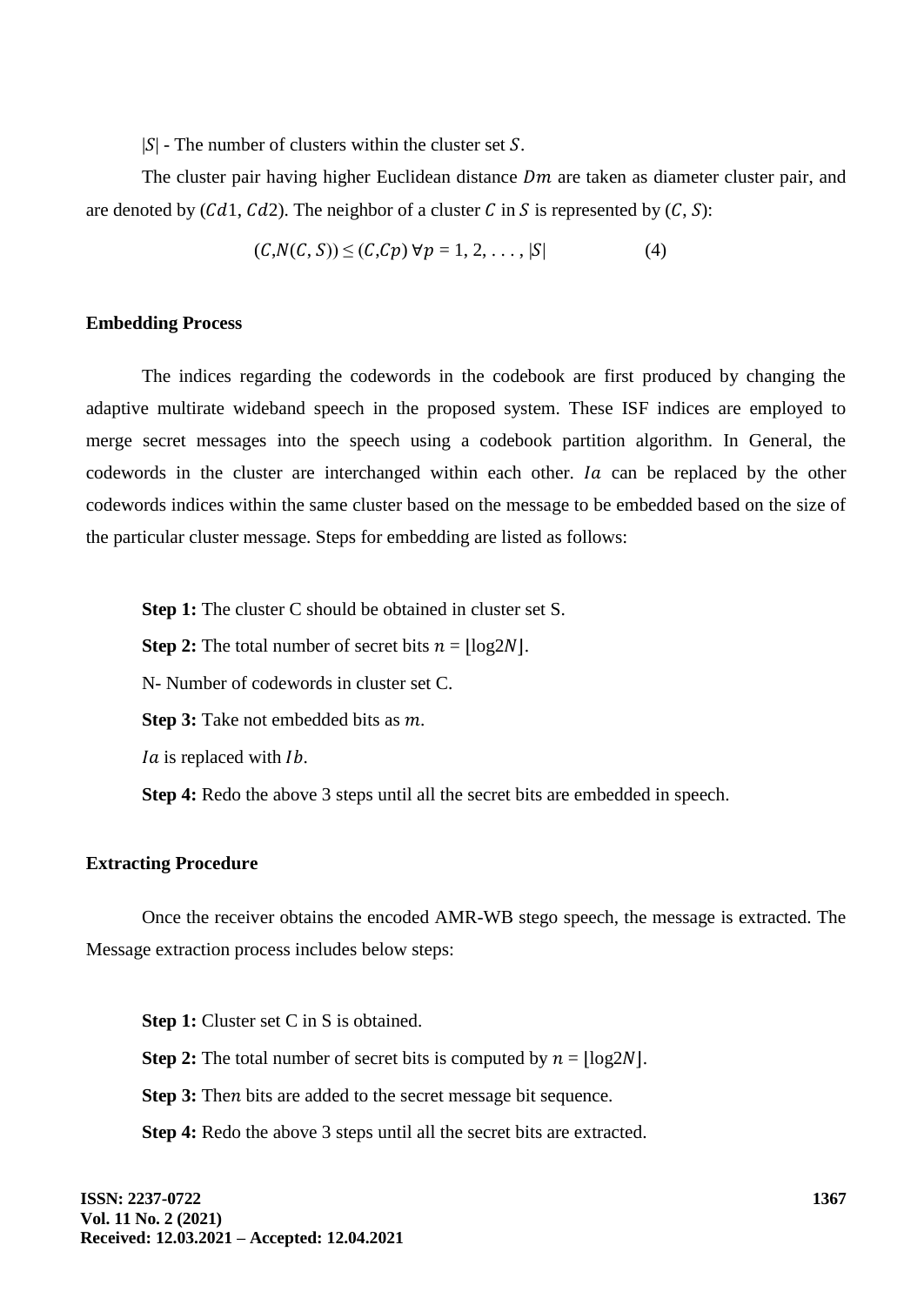### **Statistical Analysis**

SPSS Version 21 software tool was used for statistical analysis. Independent sample T test was conducted for accuracy. Standard deviation, standard mean errors were calculated using the SPSS Software tool.

## **3. Results**

The MOS-LQO Values based on the embedding rate 300bps for five average samples of mean quality rates for both group1-DN and group2-NID are recorded and it is observed that the MOS-LQO values are better in DN rather than NID.

The embedding capacities of both the AMR speech steganography methods DN and NID are compared and recorded. The quality of parsed speech is also taken in consideration and the difference is analysed. The statistical analysis of the observations proved that the proposed AMR-WB speech steganography has good audio quality with improved embedding capacities.

| <b>Embedding rate</b> | <b>Methods</b>  | <b>Rate Mode</b><br>(kbit/s)<br>12.65 | <b>Rate Mode</b><br>(kbit/s)<br>15.85 | <b>Rate Mode</b><br>(kbit/s)<br>19.85 | <b>Rate Mode</b><br>(kbit/s)<br>23.85 |
|-----------------------|-----------------|---------------------------------------|---------------------------------------|---------------------------------------|---------------------------------------|
|                       | <b>PROPOSED</b> | 2.864                                 | 3.010                                 | 3.136                                 | 3.216                                 |
| 100 bps               | NID.            | 2.750                                 | 2.895                                 | 3.020                                 | 3.091                                 |
| 200 bps               | <b>PROPOSED</b> | 2.736                                 | 3.010                                 | 3.084                                 | 3.164                                 |
|                       | NID             | 2.601                                 | 2.736                                 | 2.875                                 | 2.921                                 |
| 300 bps               | <b>PROPOSED</b> | 2.699                                 | 2.841                                 | 2.971                                 | 3.046                                 |
|                       | <b>NID</b>      | 2.284                                 | 2.386                                 | 2.475                                 | 2.533                                 |

Table 1- MOS-LQO Values for Three Embedding Rates and Four Rate Modes 12.65kbit/s, 15.85kbit/s, 19.85kbit/s, 23.85kbit/s. The Average MOS-LQO Values in the Proposed System are 3.216, 3.164, 3.04 in 23.85kbit/s Rate Mode

The speech quality is evaluated by using perceptual evaluation of speech quality (PESQ) process. The raw PESQ score can be converted into mean opinion score-listening quality objective (MOS-LQO), which is used for evaluating wideband speech. The normal range of MOS-LQO score is 1.017 to 4.549. The greater the score, better the quality. Therefore MOS-LQO is used in this study. The below given Table 1 shows the average MOS-LQO values in 4 different rate modes of stego speeches for three embedding capacities.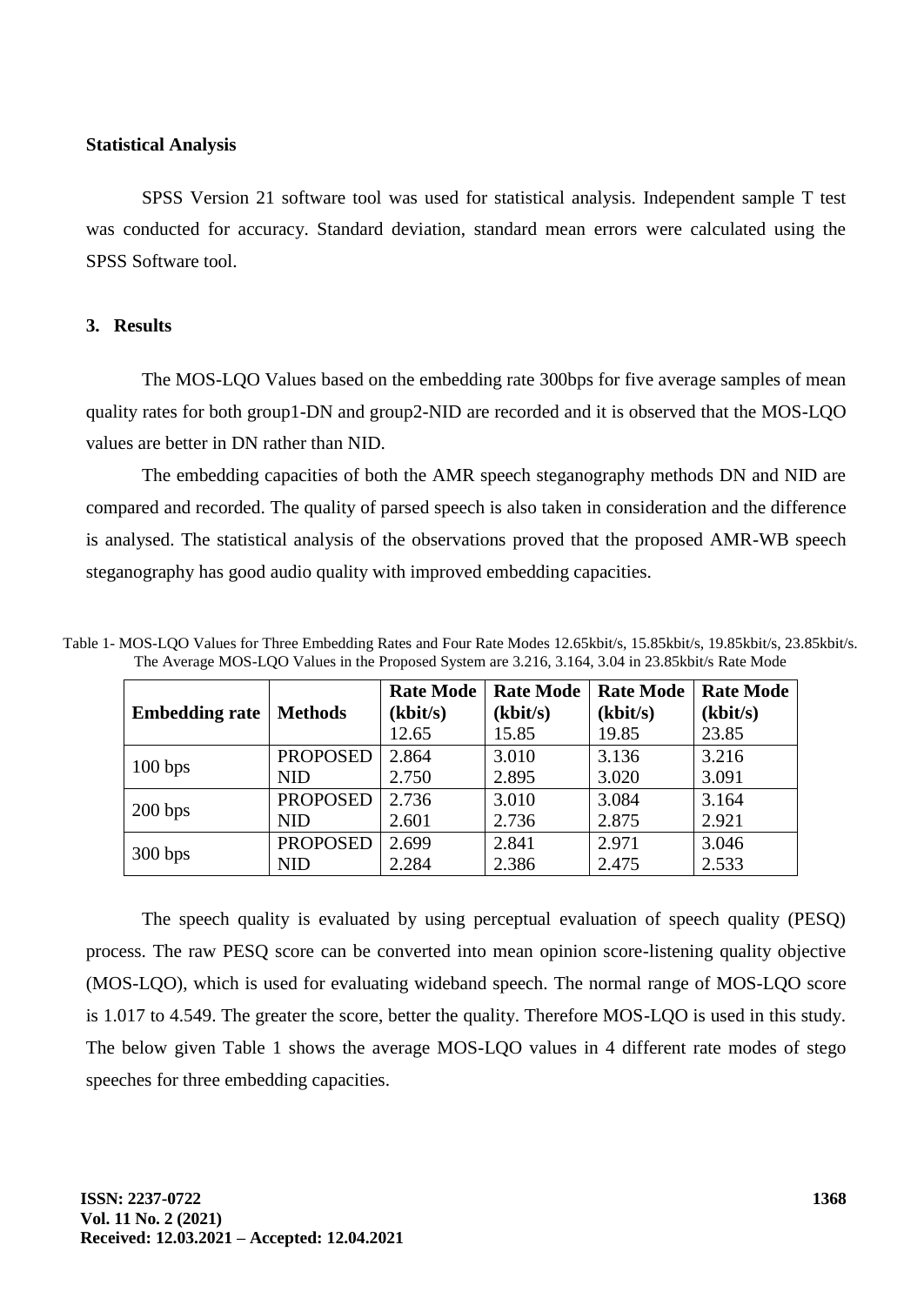| <b>Groups</b>             | 100bps  | 200bps  | 300bps  |  |
|---------------------------|---------|---------|---------|--|
| <b>NID</b>                |         |         |         |  |
| Mean                      | 2.9390  | 2.7832  | 2.4196  |  |
| <b>Standard Deviation</b> | 0.14980 | 0.14473 | 0.10870 |  |
| <b>DN</b>                 |         |         |         |  |
| Mean                      | 3.0572  | 3.0025  | 2.8893  |  |
| <b>Standard Deviation</b> | 0.15434 | 0.15621 | 0.15251 |  |
| <b>Total</b>              |         |         |         |  |
| Mean                      | 2.9981  | 2.8929  | 2.6544  |  |
| <b>Standard Deviation</b> | 0.15434 | 0.18212 | 0.27943 |  |

Table 2- Mean and Standard Deviation Values of MOS-LQO Scores in Three Different Embedding Rates 100bps, 200bps, 300bps for DN and NID are 3.0572, 3.0025, 2.8893

Fig. 1- Embedding and Extracting Procedure in Proposed System



Table 3- Independent Samples Test for Calculating the T-test for Equality Means with Mean Difference of 0.46975 and Standard Error Difference of 0.9364 by taking the 95% Confidence Interval of difference and Significant Difference Less than 0.05

| <b>MOS-LQO</b>                        | <b>Levene's Test for Equality of</b><br>Variances |      |       |       | <b>T-test for Equality</b><br>of Means |                         | 95% Confidence<br>interval of the<br>difference |        |        |
|---------------------------------------|---------------------------------------------------|------|-------|-------|----------------------------------------|-------------------------|-------------------------------------------------|--------|--------|
|                                       | $\mathbf{F}$                                      | Sig  | t     | df    | Sig(2)                                 | Mean<br>Differen<br>ce. | Std error<br>difference                         | Lower  | Upper  |
| Equal variances<br>assumed            | .733                                              | .425 | 5.017 | 6     | .002                                   | .46975                  | .09364                                          | .24062 | .69888 |
| <b>Equal Variances</b><br>not assumed |                                                   |      | 5.017 | 5.423 | .003                                   | .46975                  | .09364                                          | .23458 | .70492 |

The flow chart for the embedding and extracting procedures is illustrated in Fig. 1, here firstly the secret message is embedded into the cover speech and partition algorithm is applied and then the secret message is extracted from stego speech using the extracting procedure. From the given graph in Fig. 2 it was observed that the quality rate of stego speech is higher for the DN codebook partition algorithm with 2.8894 rather than the NID codebook division algorithm with 2.4196. The significant difference is less than 0.05 in independent samples tested in the SPSS tool. The average quality rates of proposed and existing systems are given in the table 1 for three different embedding rates 100bps,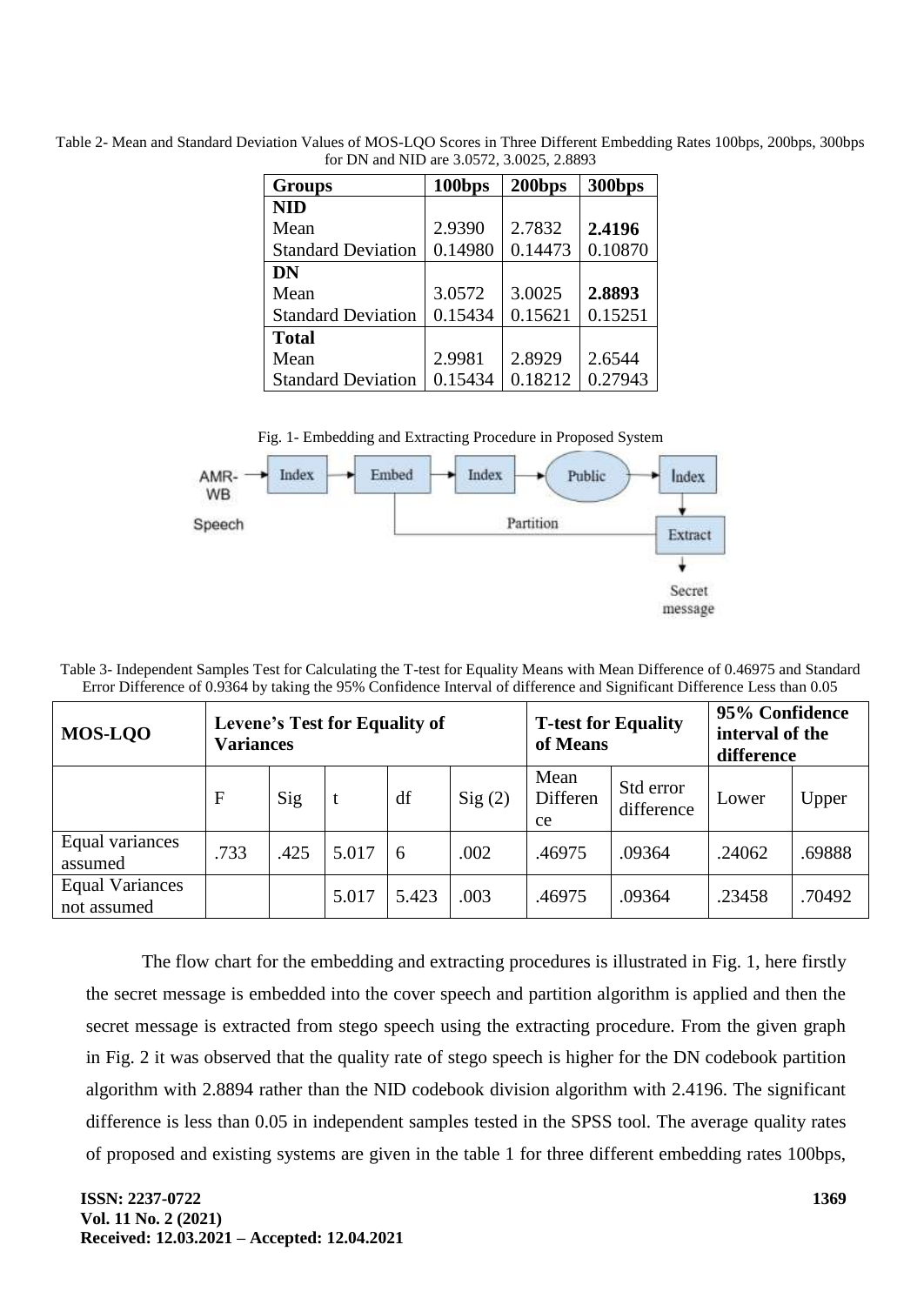200bps, 300bps.The average MOS-LQO values in the proposed system are 3.216, 3.164, 3.04 in 23.85kbit/s rate mode. In Table 2 the mean and standard deviation values are illustrated such as 2.8894 for the DN algorithm and 2.8894 for the NID algorithm. In table 3 the Independent Samples Test for calculating the T-test for equality means with mean difference of 0.46975 and standard error difference of 0.9364 by taking the 95% confidence interval of difference and significant difference less than 0.05 are illustrated using the SPSS tool. The mean value of quality rates for the DN algorithm appears to be greater when compared with the NID algorithm.

Fig. 2- The above given Bar Chart Represents the Comparison of MOS-LQO Values based on the Embedding Rate - 300bps for Five Average Samples of Mean Quality Rates for Group1-DN and Group2-NID. X-axis: DN and NID Algorithms are taken as Two Groups. Y-axis: Mean MOS-LOO Values for Effective Quality Prediction with  $\pm 1$  SD



#### **4. Discussion**

In this study it is observed that the DN algorithm produces a higher quality (2.8893) stego speech than the NID algorithm (2.4196). Many methods and techniques for embedding messages have been implemented in the past few years. Gopalan et al (Kaliappan Gopalan et al. 2003) proposed audio steganography for embedding messages using amplitude or phase modification.

(Q. Liu, Sung, and Qiao 2011) was noticed as close paper and steganalysis of QIM steganography in low bit-rate speech signals where the loss of quality of speech is less. An approach to hide information in the low bitrates speech spectrum called CNV algorithm producing a quality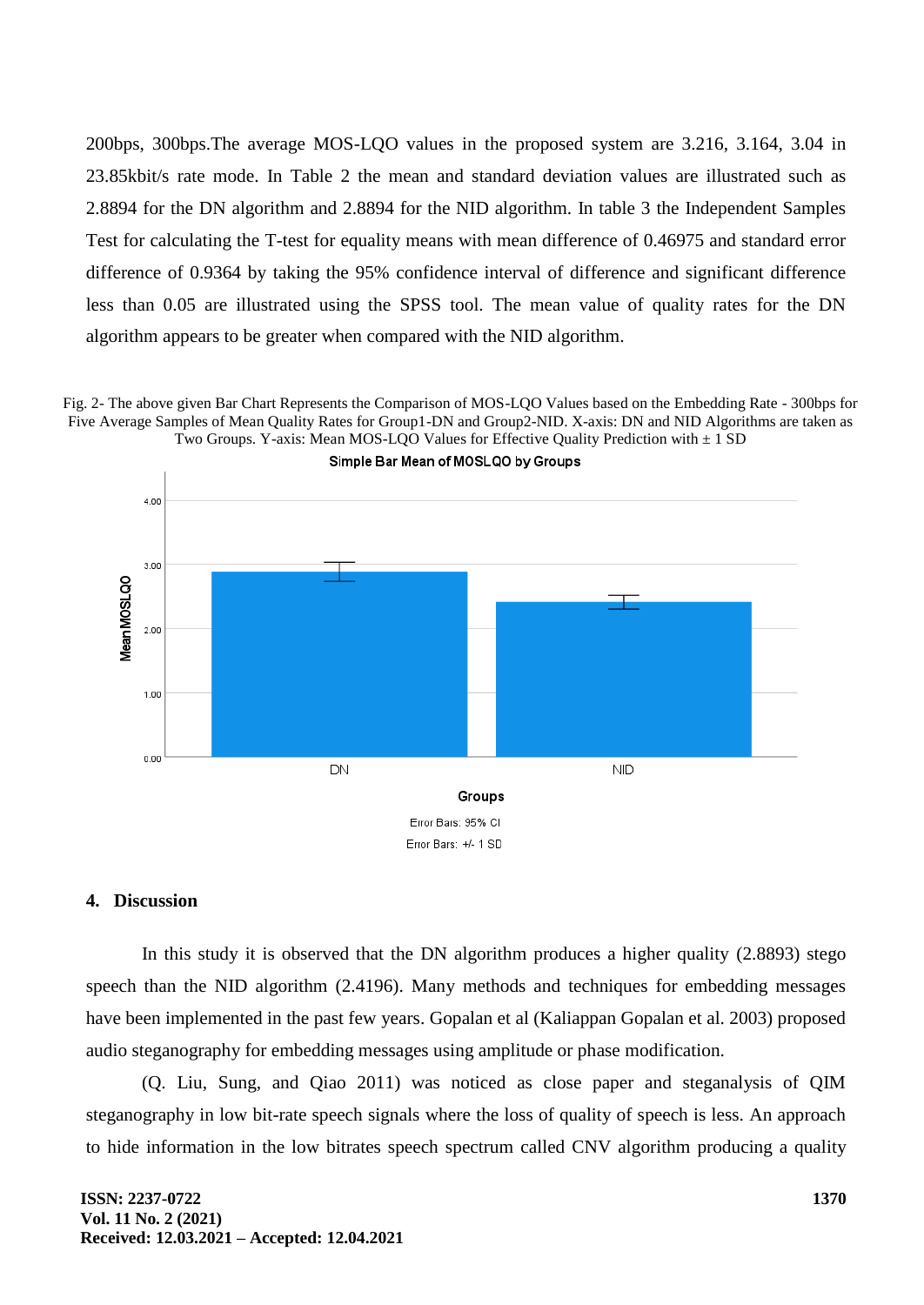rate of 2.01 is proposed in (Xiao, Huang, and Tang 2008). An information hiding technique using G.729 bitstream is proposed in (L. Liu et al. 2008).

Our institution is passionate about high quality evidence based research and has excelled in various fields (Vijayashree Priyadharsini 2019; Ezhilarasan, Apoorva, and Ashok Vardhan 2019; Ramesh et al. 2018; Mathew et al. 2020; Sridharan et al. 2019; Pc, Marimuthu, and Devadoss 2018; Ramadurai et al. 2019). We hope this study adds to this rich legacy.

The limitation of this study is, the quality of the speech is less when the embedding rates are lesser and comparatively the same as the NID algorithm. If the speech quality is better in low embedding rates the accuracy could have been gradually increased. In future the AMR-WB speech steganography can be carried out by using different algorithms to produce better stego speech quality in the lesser embedding capacities too. However this work can be enhanced by using quantization and several embedding techniques.

## **5. Conclusion**

The experimental results proved that the speech quality for improving embedding capacities in group 1 appears to be more effective than the existing group 2 i.e. NID method. AMR-WB Speech steganography using DN Codebook partition produced the speech quality mean rates of 3.8%, 7% and 15% appears to be greater than the speech quality rates in NID Codebook division algorithm when the embedding rates are 100bps, 200bps, 300bps.

## **Declarations**

## **Conflict of Interests**

No conflict of interest in this manuscript.

### **Authors Contributions**

Author AMK was involved in data collection, data analysis, manuscript writing. Author BMG was involved in conceptualization, data validation, and critical review of manuscript.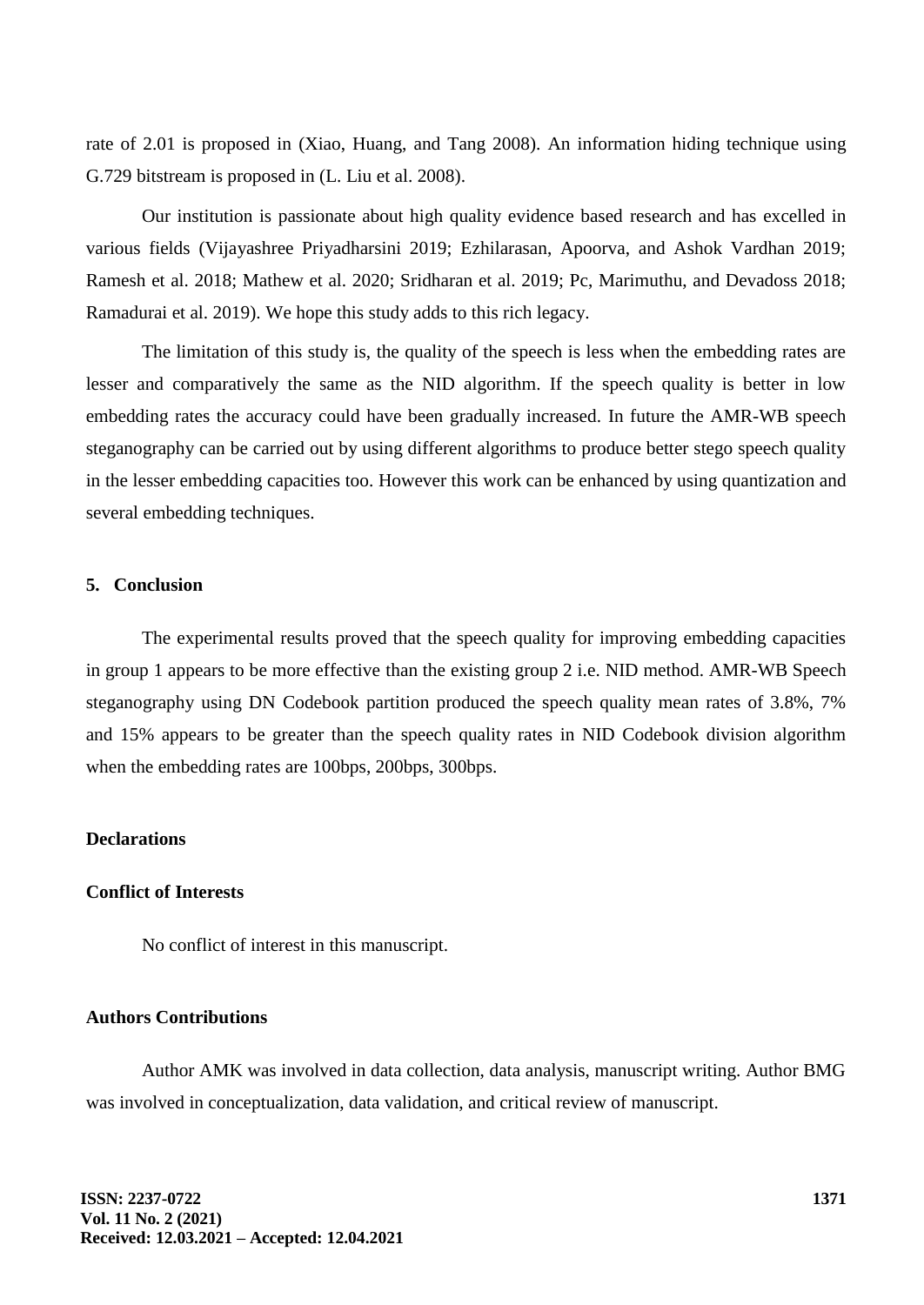# **Acknowledgements**

The authors would like to express their gratitude towards Saveetha School of engineering, Saveetha Institute of Medical and Technical Sciences (Formerly known as Saveetha University) for providing the necessary infrastructure to carry out this work successfully.

# **Funding**

We thank the following organizations for providing financial support that enabled us to complete the study.

- 1. Vee Eee Technologies Solution Pvt. Ltd., Chennai.
- 2. Saveetha University
- 3. Saveetha Institute of Medical and Technical Sciences.
- 4. Saveetha School of Engineering.

# **References**

Bender, W. Bender, D. Gruhl, N. Morimoto, and A. Lu, (1996). "Techniques for data hiding," *IBM Systems Journal,* vol. 35, no. 3-4, pp. 313–335,1996.

K. Gopalan, & K. Gopalan, (2003). Audio steganography using bit modification. *In Proceedings of the 2003 International Conference on Multimedia and Expo, ICME* 2003, pp. I629–I632, USA, July 2003.

Kaliappan Gopalan, K. Gopalan, S. Wenndt, S. Adams, & D. Haddad (2003). Audio steganography by amplitude or phase modification." *In Proceedings of the Security and Watermarking of Multimedia Contents V*, pp. 67–76, USA, January 2003.

D. Kirovski and H.S. Malvar, (2003). Spread-spectrum watermarking of audio signals," IEEE Transactions on Signal Processing, vol. 51, no. 4, pp. 1020–1033, 2003.

(Gruhl, Lu, and Bender 1996) D. Gruhl, A. Lu, and W. Bender, "Echo hiding," in Information Hiding, R. Anderson, Ed., vol. 1174 of *Lecture Notes in Computer Science,* pp. 295–315, Springer Berlin Heidelberg, Berlin, Germany, 1996.

L. Liu, M. Li, Q. Li, & Y. Liang, (2008). "Perceptually transparent information hiding in G.729 bitstream," in Proceedings of the 2008 *4th International Conference on Intelligent Information Hiding and Multimedia Signal Processing,* IIH-MSP 2008, pp. 406–409, China, August 2008.

T. Xu, and Z. Yang, (2009). "Simple and effective speech steganography in G.723.1 low-rate codes," in Proceedings of the 2009 *International Conference on Wireless Communications and Signal Processing, WCSP* 2009, China, November 2009.

A. Shahbazi, A. H. Rezaie, and R. Shahbazi, (2010). "MELPe coded speech hiding on enhanced full rate compressed domain," *in Proceedings of the Asia Modelling Symposium 2010: 4th International*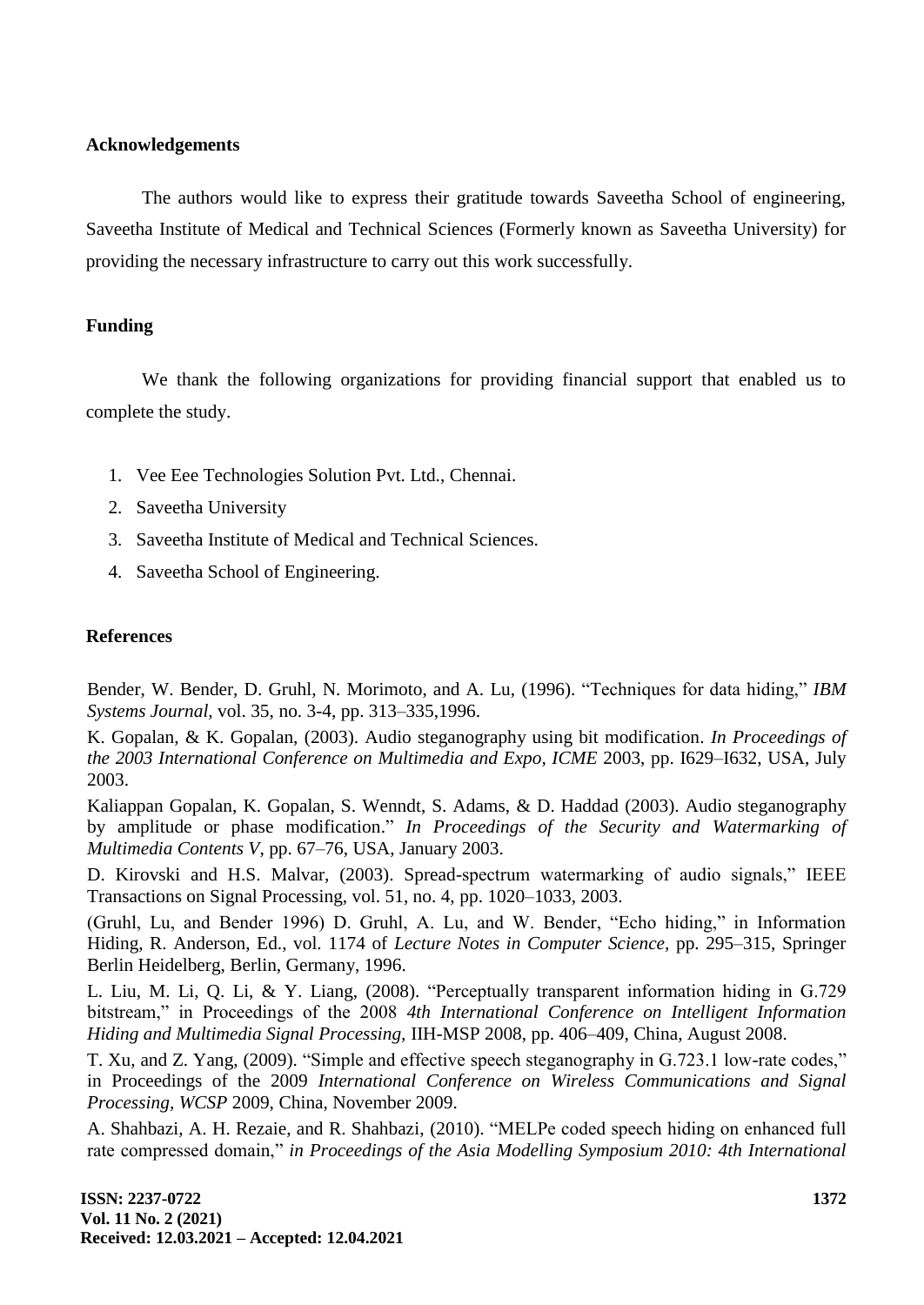*Conference on Mathematical Modelling and Computer Simulation,* AMS2010, pp. 267–270, Malaysia, May 2010.

A. Nishimura, (2009). "Data hiding in pitch delay data of the adaptive multi-rate narrow-band speech codec," in *Proceedings of the IIH-MSP 2009-2009 5th International Conference on Intelligent Information Hiding and Multimedia Signal Processing,* pp. 483– 486, Japan, September 2009.

B. Xiao, Y. Huang, and S. Tang, (2008). "An approach to information hiding in low bit-rate speech stream," in *Proceedings of the 2008 IEEE Global Telecommunications Conference, GLOBECOM* 2008, pp. 1940–1944, USA, December 2008.

B. Chen, and G. W. Wornell, (2001). "Quantization index modulation: a class of provably good methods for digital watermarking and information embedding," *Institute of Electrical and Electronics Engineers Transactions on Information Theory,* vol. 47, no. 4, pp. 1423–1443, 2001.

Y. F. Huang, S. Tang, and J. Yuan, (2011). "Steganography in inactive frames of VoIP streams encoded by source codec," *IEEE Transactions on Information Forensics and Security,* vol. 6, no. 2, pp. 296–306, 2011.

Y. Huang, C. Liu, S. Tang, and S. Bai, (2012). "Steganography integration into a low-bit rate speech codec," *IEEE Transactions on Information Forensics and Security,* vol. 7, no. 6, pp. 1865–1875, 2012.

H. Miao, L. Huang, Z. Chen, W. Yang, and A. Al-Hawbani, (2012). "A new scheme for covert communication via 3G encoded speech," *Computers and Electrical Engineering,* vol. 38, no. 6, pp. 1490– 1501, 2012.

H. Tian, J. Liu, and S. Li, (2014). "Improving security of quantization index- modulation steganography in low bit-rate speech streams," *Multimedia Systems,* vol. 20, no. 2, pp. 143–154, 2014.

J. Liu, H. Tian, J. Lu, and Y. Chen, (2016). "Neighbor-index-division steganography based on QIM method for G.723.1 speech streams," *Journal of Ambient Intelligence and Humanized Computing,* vol. 7, no. 1, pp. 139–147, 2016.

Q. Liu, A. H. Sung, and M. Qiao, (2011). "Derivative-based audio steganalysis," *ACM Transactions on Multimedia Computing, Communications, and Applications (TOMM),* vol. 7, no. 3, article no. 18, 2011.

S. Li, Y. Jia, and C.-C. J. Kuo, (2017). "Steganalysis ofQIM Steganography in Low-Bit-Rate Speech Signals," *IEEE/ACM Transactions on Audio Speech and Language Processing,* vol. 25, no. 5, pp. 1011– 1022, 2017.

Bender, W., D. Gruhl, N. Morimoto, and A. Lu. (1996). "Techniques for Data Hiding." *IBM Systems Journal*. https://doi.org/10.1147/sj.353.0313.

Chen, B., and G. W. Wornell. (2000). "Quantization Index Modulation: A Class of Provably Good Methods for Digital Watermarking and Information Embedding." *2000 IEEE International Symposium on Information Theory (Cat. No.00CH37060)*. https://doi.org/10.1109/isit.2000.866336.

Ezhilarasan, Devaraj, Velluru S. Apoorva, and Nandhigam Ashok Vardhan. (2019). "Syzygium Cumini Extract Induced Reactive Oxygen Species-Mediated Apoptosis in Human Oral Squamous Carcinoma Cells." *Journal of Oral Pathology & Medicine: Official Publication of the International Association of Oral Pathologists and the American Academy of Oral Pathology* 48(2): 115–21. https://doi.org/10.1111/jop.12806

Gheena, S., and D. Ezhilarasan. (2019). "Syringic Acid Triggers Reactive Oxygen Species-Mediated Cytotoxicity in HepG2 Cells." *Human & Experimental Toxicology* 38(6): 694–702. https://doi.org/10.1177/0960327119839173.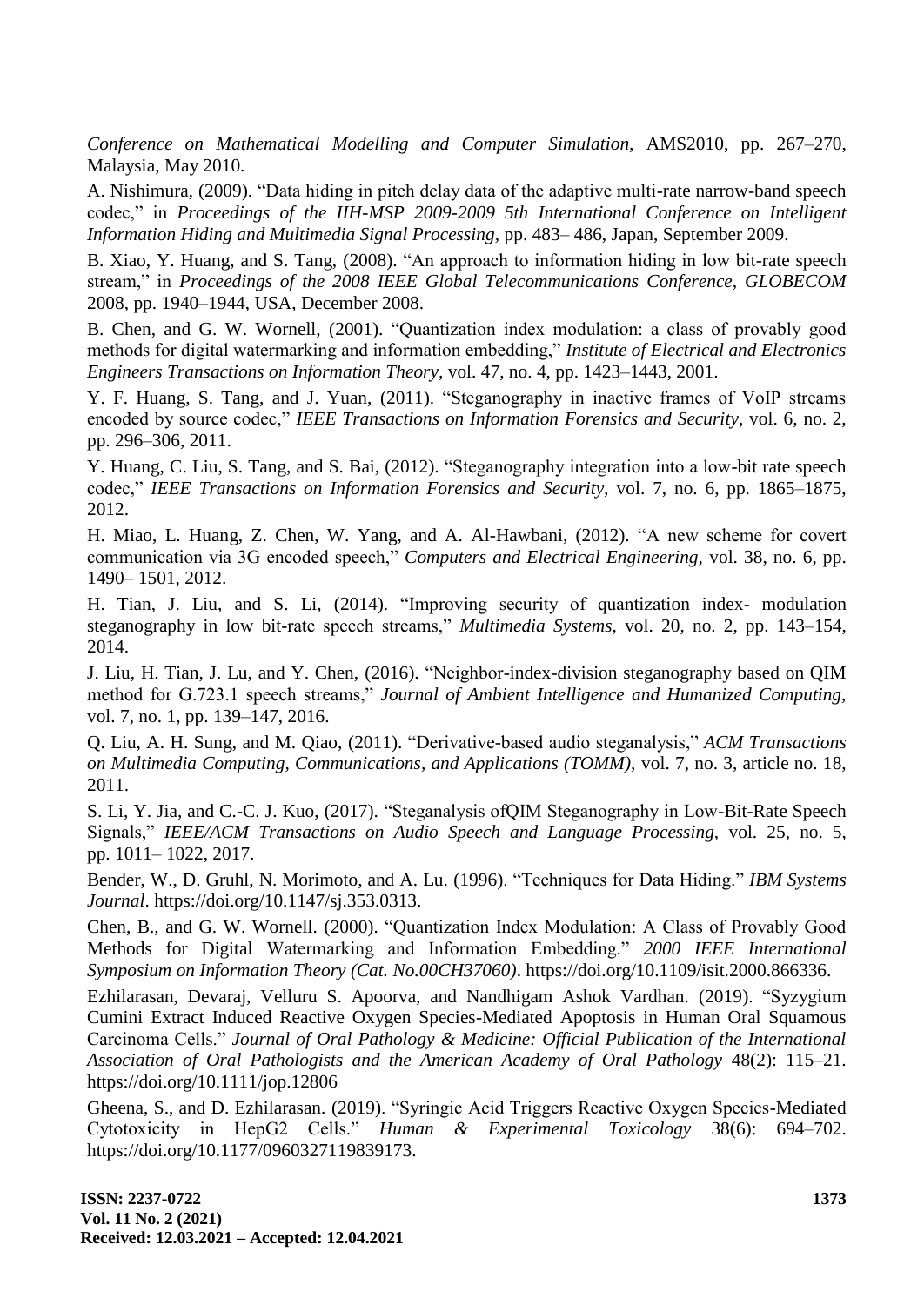Gopalan, K. (2003). "Audio Steganography Using Bit Modification." *2003 International Conference on Multimedia and Expo. ICME '03. Proceedings (Cat. No.03TH8698)*. https://doi.org/10.1109/icme.2003.1220996.

Gopalan, Kaliappan, Stanley J. Wenndt, Scott F. Adams, and Darren M. Haddad. (2003). "Audio Steganography by Amplitude or Phase Modification." *Security and Watermarking of Multimedia Contents V*. https://doi.org/10.1117/12.473138.

Gruhl, Daniel, Anthony Lu, and Walter Bender. (1996). "Echo Hiding." *Information Hiding*. https://doi.org/10.1007/3-540-61996-8\_48.

Huang, Yongfeng, Chenghao Liu, Shanyu Tang, and Sen Bai. (2012). "Steganography Integration into a Low-Bit Rate Speech Codec." *IEEE Transactions on Information Forensics and Security*. https://doi.org/10.1109/tifs.2012.2218599.

Huang, Yong Feng, Shanyu Tang, and Jian Yuan. (2011). "Steganography in Inactive Frames of VoIP Streams Encoded by Source Codec." *IEEE Transactions on Information Forensics and Security*. https://doi.org/10.1109/tifs.2011.2108649.

Jose, Jerry, Ajitha, and Haripriya Subbaiyan. (2020). "Different Treatment Modalities Followed by Dental Practitioners for Ellis Class 2 Fracture – A Questionnaire-Based Survey." *The Open Dentistry Journal* 14 (1): 59–65. https://doi.org/10.2174/1874210602014010059.

Ke, Yang, Mohammed Saleh Al Aboody, Wael Alturaiki, Suliman A. Alsagaby, Faiz Abdulaziz Alfaiz, Vishnu Priya Veeraraghavan, and Suresh Mickymaray. (2019). "Photosynthesized Gold Nanoparticles from Catharanthus Roseus Induces Caspase-Mediated Apoptosis in Cervical Cancer Cells (HeLa)." *Artificial Cells, Nanomedicine, and Biotechnology, 47*(1): 1938–46.

https://doi.org/10.1080/21691401.2019.1614017

Kirovski, D., and H.S. Malvar. (2003). "Spread-Spectrum Watermarking of Audio Signals." *IEEE Transactions on Signal Processing*. https://doi.org/10.1109/tsp.2003.809384.

Krishnaswamy, Haribabu, Sivaprakash Muthukrishnan, Sathish Thanikodi, Godwin Arockiaraj Antony, and Vijayan Venkatraman. (2020). "Investigation of Air Conditioning Temperature Variation by Modifying the Structure of Passenger Car Using Computational Fluid Dynamics." *Thermal Science* 24 (1 Part B): 495–98. https://doi.org/10.2298/tsci190409397k.

Li, Songbin, Yizhen Jia, and C.C. Jay Kuo. (2017). "Steganalysis of QIM Steganography in Low-Bit-Rate Speech Signals." *IEEE/ACM Transactions on Audio, Speech, and Language Processing*. https://doi.org/10.1109/taslp.2017.2676356.

Liu, Jin, Hui Tian, Jing Lu, and Yonghong Chen. (2016). "Neighbor-Index-Division Steganography Based on QIM Method for G.723.1 Speech Streams." *Journal of Ambient Intelligence and Humanized Computing*. https://doi.org/10.1007/s12652-015-0315-6.

Liu, Lihua, Mingyu Li, Qiong Li, and Yan Liang. (2008). "Perceptually Transparent Information Hiding in G.729 Bitstream." *2008 International Conference on Intelligent Information Hiding and Multimedia Signal Processing*. https://doi.org/10.1109/iih-msp.2008.297.

Liu, Qingzhong, Andrew H. Sung, and Mengyu Qiao. (2011). "Derivative-Based Audio Steganalysis." *ACM Transactions on Multimedia Computing, Communications, and Applications*. https://doi.org/10.1145/2000486.2000492.

Malli Sureshbabu, Nivedhitha, Kathiravan Selvarasu, Jayanth Kumar V, Mahalakshmi Nandakumar, and Deepak Selvam. (2019). "Concentrated Growth Factors as an Ingenious Biomaterial in Regeneration of Bony Defects after Periapical Surgery: A Report of Two Cases." *Case Reports in Dentistry* 2019 (January): 7046203. https://doi.org/10.1155/2019/7046203.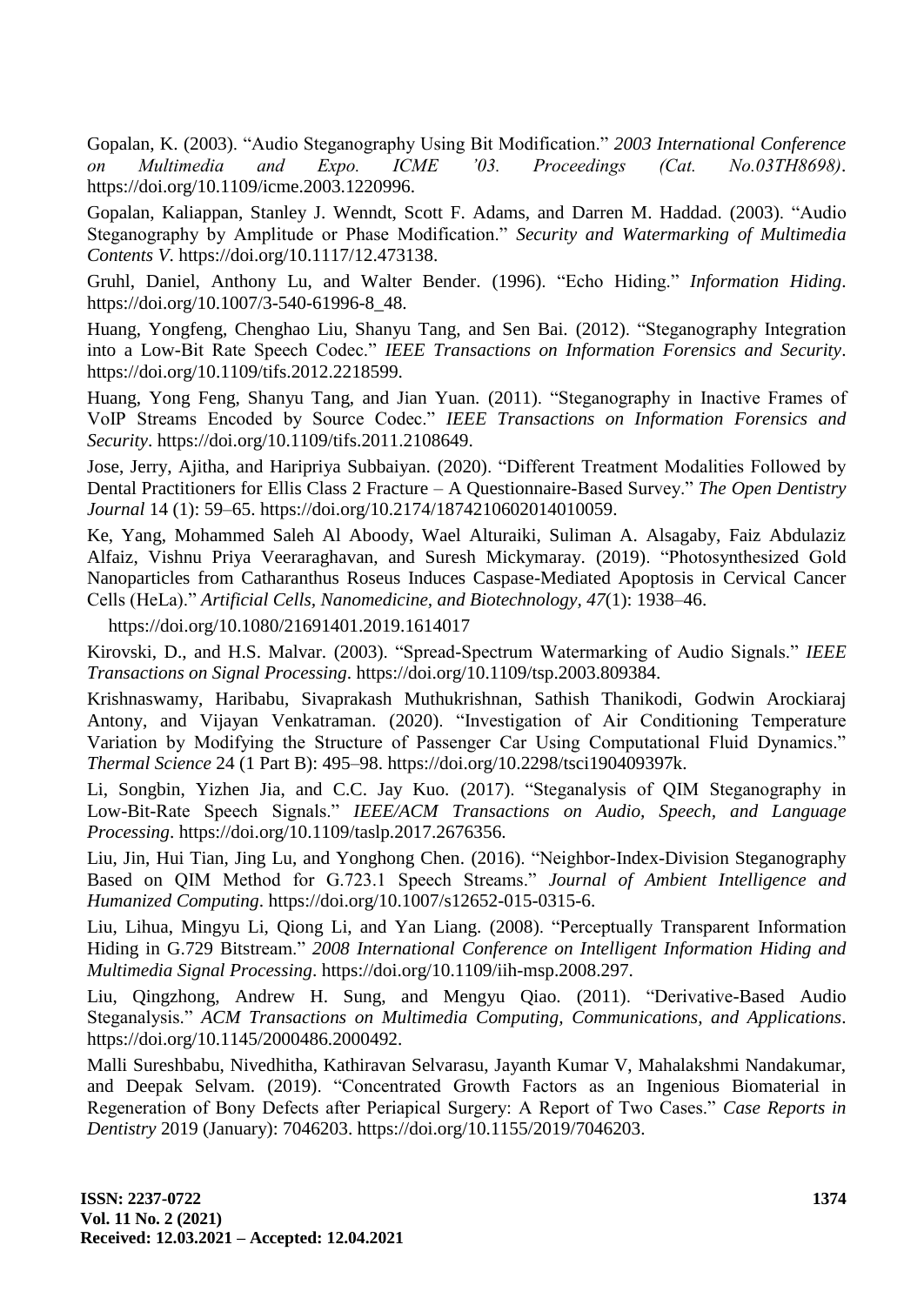Mathew, M.G., S.R. Samuel, A.J. Soni, and K.B. Roopa. (2020). "Evaluation of Adhesion of Streptococcus Mutans, Plaque Accumulation on Zirconia and Stainless Steel Crowns, and Surrounding Gingival Inflammation in Primary …." *Clinical Oral Investigations*. https://link.springer.com/article/10.1007/s00784-020-03204-9.

Mehta, Meenu, Deeksha, Devesh Tewari, Gaurav Gupta, Rajendra Awasthi, Harjeet Singh, Parijat Pandey, (2019). "Oligonucleotide Therapy: An Emerging Focus Area for Drug Delivery in Chronic Inflammatory Respiratory Diseases." *Chemico-Biological Interactions* 308 (August): 206–15. https://doi.org/10.1016/j.cbi.2019.05.028.

Miao, Haibo, Liusheng Huang, Zhili Chen, Wei Yang, and Ammar Al-hawbani. (2012). "A New Scheme for Covert Communication via 3G Encoded Speech." *Computers & Electrical Engineering*. https://doi.org/10.1016/j.compeleceng.2012.05.003

Muthukrishnan, Sivaprakash, Haribabu Krishnaswamy, Sathish Thanikodi, Dinesh Sundaresan, and Vijayan Venkatraman. (2020). "Support Vector Machine for Modelling and Simulation of Heat Exchangers." *Thermal Science* 24 (1 Part B): 499–503. https://doi.org/10.2298/tsci190419398m.

Nishimura, Akira. (2009). "Data Hiding in Pitch Delay Data of the Adaptive Multi-Rate Narrow-Band Speech Codec." *2009 Fifth International Conference on Intelligent Information Hiding and Multimedia Signal Processing*. https://doi.org/10.1109/iih-msp.2009.83.

Pc, J., T. Marimuthu, and P. Devadoss. (2018). "Prevalence and Measurement of Anterior Loop of the Mandibular Canal Using CBCT: A Cross Sectional Study." *Clinical Implant Dentistry and Related Research*. https://europepmc.org/article/med/29624863.

Ramadurai, Neeraja, Deepa Gurunathan, A. Victor Samuel, Emg Subramanian, and Steven J.L. Rodrigues. (2019). "Effectiveness of 2% Articaine as an Anesthetic Agent in Children: Randomized Controlled Trial." *Clinical Oral Investigations* 23(9): 3543–50.

https://doi.org/10.1007/s00784-018-2775-5.

Ramesh, Asha, Sheeja Varghese, Nadathur D. Jayakumar, and Sankari Malaiappan. 2018. "Comparative Estimation of Sulfiredoxin Levels between Chronic Periodontitis and Healthy Patients - A Case-Control Study." *Journal of Periodontology* 89 (10): 1241–48.

https://doi.org/10.1002/JPER.17-0445.

Samuel, Melvin S., Jayanta Bhattacharya, Sankalp Raj, Needhidasan Santhanam, Hemant Singh, and N. D. Pradeep Singh. (2019). "Efficient Removal of Chromium(VI) from Aqueous Solution Using Chitosan Grafted Graphene Oxide (CS-GO) Nanocomposite." *International Journal of Biological Macromolecules* 121 (January): 285–92. https://doi.org/10.1016/j.ijbiomac.2018.09.170.

Samuel, Srinivasan Raj, Shashidhar Acharya, and Jeevika Chandrasekar Rao. (2020). "School Interventions-Based Prevention of Early-Childhood Caries among 3-5-Year-Old Children from Very Low Socioeconomic Status: Two-Year Randomized Trial." *Journal of Public Health Dentistry* 80 (1): 51–60. https://doi.org/10.1111/jphd.12348.

Sathish, T., and S. Karthick. (2020). "Wear Behaviour Analysis on Aluminium Alloy 7050 with Reinforced SiC through Taguchi Approach." *Journal of Japan Research Institute for Advanced Copper-Base Materials and Technologies* 9(3): 3481–87. https://doi.org/10.1016/j.jmrt.2020.01.085.

Shahbazi, Ali, Amir Hossein Rezaie, and Ramin Shahbazi. (2010). "MELPe Coded Speech Hiding on Enhanced Full Rate Compressed Domain." *2010 Fourth Asia International Conference on Mathematical/Analytical Modelling and Computer Simulation*. https://doi.org/10.1109/ams.2010.60.

Sharma, Parvarish, Meenu Mehta, Daljeet Singh Dhanjal, Simran Kaur, Gaurav Gupta, Harjeet Singh, Lakshmi Thangavelu, et al. (2019). "Emerging Trends in the Novel Drug Delivery